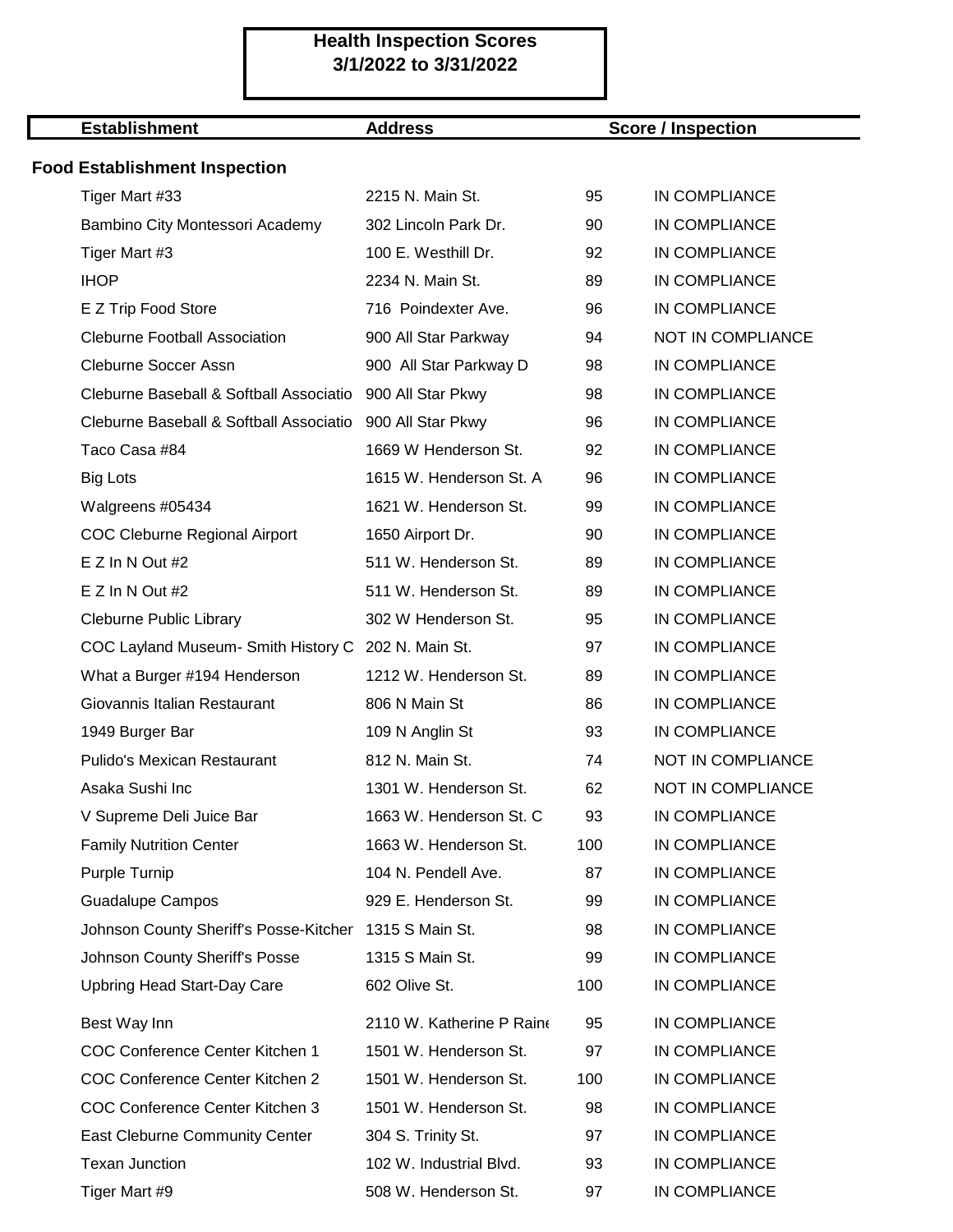| <b>Country Club Shell</b>                              | 1118 S. Main St.                 | 90 | IN COMPLIANCE            |
|--------------------------------------------------------|----------------------------------|----|--------------------------|
| Chances Bar                                            | 3121 N. Main St.                 | 88 | IN COMPLIANCE            |
| Taqueria Mexicano Grill                                | 1840 N. Main St.                 | 68 | NOT IN COMPLIANCE        |
| Aldi Store 101                                         | 1708 W. Henderson St             | 97 | IN COMPLIANCE            |
| Taqueria Mexicano Grill                                | 1840 N. Main St.                 | 76 | IN COMPLIANCE            |
| Henderson Street Baptist Church                        | 919 E Henderson St               | 95 | IN COMPLIANCE            |
| <b>Trovato Street</b>                                  | 106 E Henderson St               | 98 | IN COMPLIANCE            |
| <b>Trovato Street</b>                                  | 106 E Henderson ST               | 98 | IN COMPLIANCE            |
| Hawaiian shaved Ice                                    | 1615 W Henderson                 | 99 | IN COMPLIANCE            |
| <b>Texas Health Resources Cleburne</b>                 | 201 Walls Dr.                    | 97 | IN COMPLIANCE            |
| Ridgeview Rehabilitation & Skilled Nursi 206 Walls Dr. |                                  | 91 | IN COMPLIANCE            |
| Taco Bell #35342                                       | 621 W. Henderson St.             | 99 | IN COMPLIANCE            |
| Jack in the Box #0766                                  | 603 W. Henderson St.             | 89 | IN COMPLIANCE            |
| Wren House                                             | 814 Woodard Ave.                 | 93 | IN COMPLIANCE            |
| Chick-fil-a                                            | 801 W Henderson                  | 99 | IN COMPLIANCE            |
| Meals on Wheels                                        | 205 Kimberly Dr.                 | 95 | IN COMPLIANCE            |
| Chicken Express #2                                     | 1666 W. Henderson St.            | 96 | IN COMPLIANCE            |
| Tony's Mexican Video                                   | 1031 N. Granbury St.             | 97 | IN COMPLIANCE            |
| Paleteria Y Neveria La Mexicana                        | 1019 Granbury                    | 87 | IN COMPLIANCE            |
| West End Grill                                         | 1629 W. Henderson St.            | 85 | IN COMPLIANCE            |
| <b>Buffalo Creek BBQ</b>                               | 402 W. Henderson St.             | 92 | IN COMPLIANCE            |
| Bee Happy Yogurt, Inc.                                 | 1646 W. Henderson St. B          | 92 | IN COMPLIANCE            |
| Wing Stop                                              | 1301 W. Henderson St. L4         | 93 | IN COMPLIANCE            |
| Sunrise Café                                           | 100 Williams Ave.                | 82 | IN COMPLIANCE            |
| <b>Colonial Manor</b>                                  | 2035 N. Granbury St.             | 92 | <b>IN COMPLIANCE</b>     |
| R & K Café II Cleburne                                 | 408 S. Main St.                  | 79 | <b>NOT IN COMPLIANCE</b> |
| <b>Rowlett Hardware</b>                                | 1460 W. Henderson St.            | 98 | IN COMPLIANCE            |
| Santa Fe Trails Assisted Living                        | 402 S. Colonial Dr.              | 94 | IN COMPLIANCE            |
| The Garden of Eating                                   | 205 S. Main St.                  | 90 | IN COMPLIANCE            |
| Thai Garden Café                                       | 504 S. Main St.                  | 91 | IN COMPLIANCE            |
| Panda Express #2457                                    | 1304 W Henderson St.             | 99 | IN COMPLIANCE            |
| Food Est. Inspect - Follow Up                          |                                  |    |                          |
| R & K Café II Cleburne                                 | 408 S. Main St.                  |    | IN COMPLIANCE            |
| <b>Hotel/Motel Inspection</b>                          |                                  |    |                          |
| Delux Inn                                              | 101 N. Ridgeway Dr.              |    | IN COMPLIANCE            |
| Best Way Inn                                           | 2110 W. Katherine P Raines Blvd. |    | IN COMPLIANCE            |
| <b>Child Care Facility Inspection</b>                  |                                  |    |                          |
| <b>Upbring Head Start-Day Care</b>                     | 602 Olive St.                    |    | IN COMPLIANCE            |
| Bambino City Montessori Academy                        | 302 Lincoln Park Dr.             |    | IN COMPLIANCE            |
| <b>Playground Safety Inspection</b>                    |                                  |    |                          |
| <b>Upbring Head Start-Day Care</b>                     | 602 Olive St.                    |    | IN COMPLIANCE            |